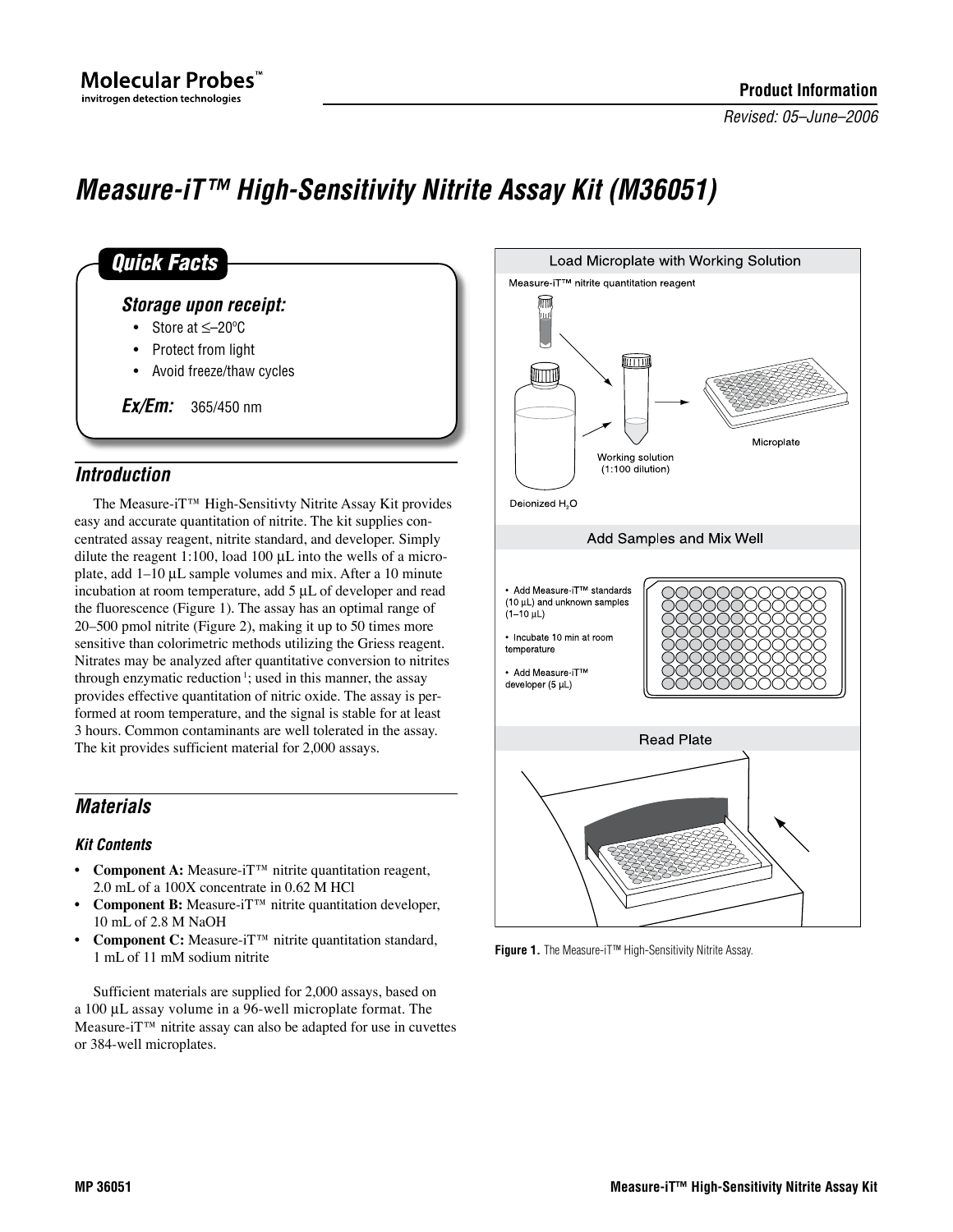

**Figure 2.** Linearity and sensitivity of the Measure-iT™ High-Sensitivity Nitrite Assay. Triplicate 10 µL samples of nitrite were assayed; fluorescence was measured at 365/450 nm and plotted versus picomoles of nitrite. Background fluorescence was not subtracted. The variation (CV) of replicate samples was <2%.

### *Storage*

Upon receipt, store the kit at  $\leq -20^{\circ}$ C, protected from light. Under these conditions the components should be stable for at least 6 months. For convenience, Measure-iT™ nitrite quantitation reagent may be stored indefinitely at room temperature, protected from light.

### *Handling and Disposal*

We must caution that no data are available addressing the toxicity of the Measure-iT™ nitrite quantitation reagent. Treat the reagent with the same safety precautions as all other chemicals with unknown toxicity, and dispose in accordance with local regulations.

# *Experimental Protocol*

### *General Considerations*

During all steps, protect the Measure-iT™ nitrite quantitation reagent concentrate and the working solution from light as much as possible. Allow the kit components to equilibrate to room temperature before use. The assay temperature is "room temperature," defined here as 20–25°C. Assay temperatures outside this range have not been tested but may be acceptable.

### *Nitrite Assay Procedure*

**1. Dilute the Measure-iT™ nitrite quantitation standard 100-fold with deionized H<sub>2</sub>O.** For example, dilute 50 µL of the Measure-i $T^{\text{TM}}$  nitrite quantitation standard (Component C) with 4.95 mL deionized  $H_2O$  to prepare 5 mL of 110  $\mu$ M nitrite standard stock solution. This solution is stable for at least 1 week when stored at  $\leq 6^{\circ}$ C; storage at  $\leq -4^{\circ}$ C is recommended.

**2. Prepare Measure-iT™ nitrite quantitation standard dilu**tions. Dilute the 110  $\mu$ M nitrite solution prepared in step 1 with deionized  $H_2O$  according to Table 1. We recommend preparing fresh nitrite standards every 7 days; however, the nitrite standards may remain stable for longer periods when stored at ≤-4°C.

**3. Prepare a working solution of the Measure-iT™ nitrite quantitation reagent.** For example, for ~100 assays, dilute 100 µL of Measure-iT<sup>™</sup> nitrite quantitation reagent (Component A) with 10 mL deionized  $H_2O$  in a disposable plastic container and mix well. For best results, briefly agitate the Measure-iT™ nitrite quantitation reagent before use.

**4. Load 100** m**L of the working solution into each microplate well.** Diluted Measure-iT™ nitrite quantitation reagent is stable for at least 3 hours at room temperature, protected from light.

**5. Add 10** m**L of each nitrite standard prepared in Step 2 to separate wells and mix well**. Duplicates or triplicates of the standards are recommended.

**6. Add 1–10** m**L of each unknown nitrite sample to separate wells and mix well.** Duplicates or triplicates of the unknown samples are recommended. Some contaminating substances may interfere with the assay (see below). For highest precision, the volumes of all reactions can be equalized by adding a small volume of the dilution buffer. Equalizing the volumes is especially important in cases where contaminating substances may be present.

**7. Incubate at room temperature and add developer.** Incubate the microplate at room temperature for 10 minutes and add  $5 \mu L$ of Measure-iT™ nitrite quantitation developer (Component B) to each well.

**8. Measure the fluorescence using a microplate reader (excitation/emission maxima are 365/450 nm).** The fluorescence signal is stable for at least 3 hours at room temperature.

**9. Use a standard curve to determine the unknown nitrite concentration.** For the nitrite standards, plot the nitrite concentration vs. fluorescence and fit a straight line to the data points.

| Table 1. Preparation of Measure-iT <sup>™</sup> Nitrite Quantitation Standards. |  |
|---------------------------------------------------------------------------------|--|
|---------------------------------------------------------------------------------|--|

| <b>Concentration of</b><br><b>Nitrite Standard</b><br>$(\mu M)$ | <b>Volume of Nitrite Stock</b><br>Solution *<br>$(\mu L)$ | <b>Volume of Deionized</b><br>$H2$ 0<br>(IL) |
|-----------------------------------------------------------------|-----------------------------------------------------------|----------------------------------------------|
| 0                                                               | 0                                                         | 1,000                                        |
| 2.75                                                            | 25                                                        | 975                                          |
| 5.5                                                             | 50                                                        | 950                                          |
| 11                                                              | 100                                                       | 900                                          |
| 22                                                              | 200                                                       | 800                                          |
| 33                                                              | 300                                                       | 700                                          |
| 44                                                              | 400                                                       | 600                                          |
| 55                                                              | 500                                                       | 500                                          |

**\*** 110 µM nitrite standard stock solution prepared in step 1.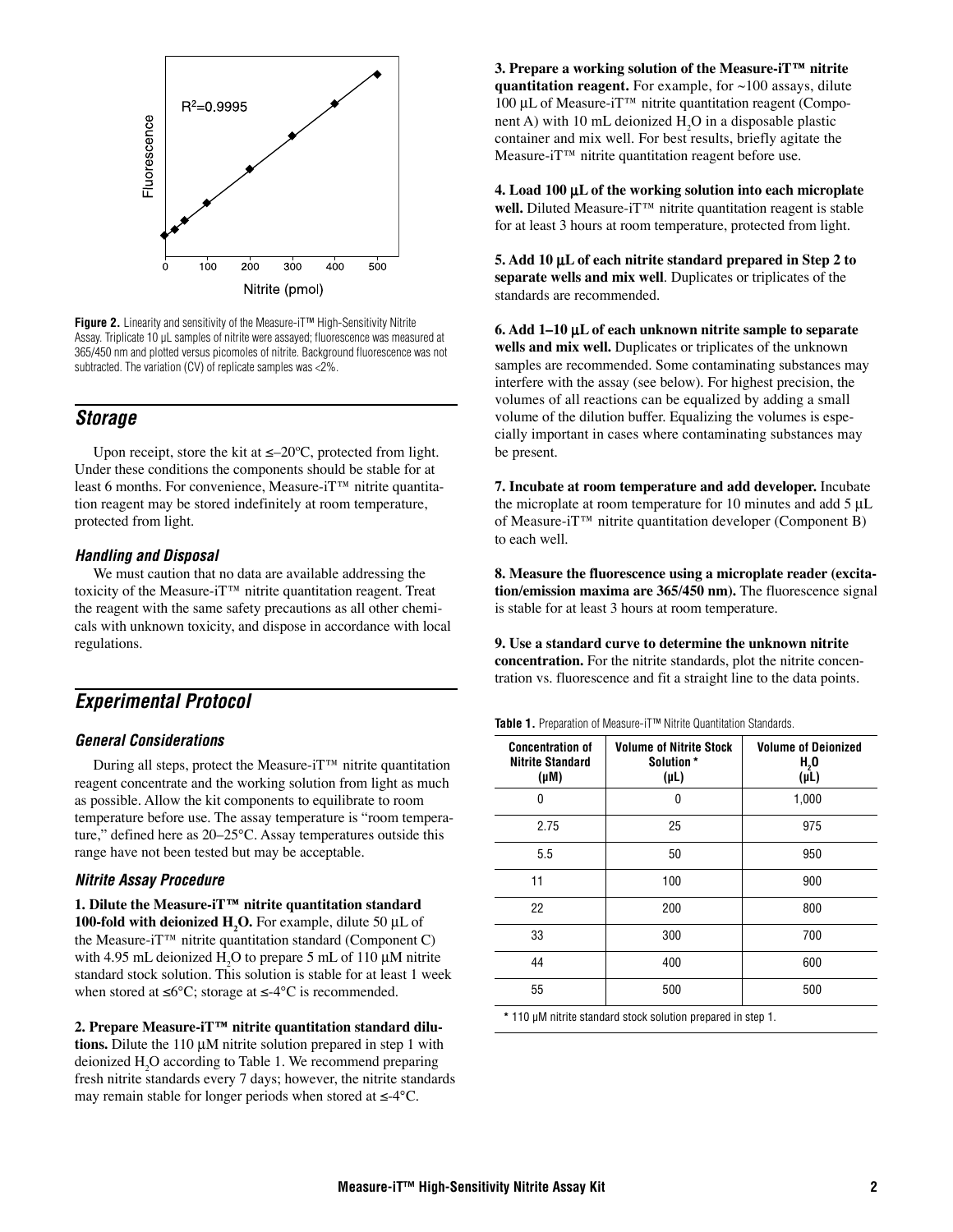|  |  |  |  | <b>Table 2.</b> Picomole-to-Concentration Conversion. |
|--|--|--|--|-------------------------------------------------------|
|--|--|--|--|-------------------------------------------------------|

| <b>Picomoles</b><br>Nitrite | Final<br><b>Concentration</b> | Concentration (µM) of Nitrite in<br><b>Given Sample Volume</b> |      |            |
|-----------------------------|-------------------------------|----------------------------------------------------------------|------|------------|
|                             | $(\mu M)$                     | 1 µL                                                           | 5 µL | $10 \mu L$ |
| 5                           | 0.5                           | 5                                                              |      | 0.5        |
| 100                         |                               | 100                                                            | 20   | 10         |
| 500                         | 5                             | 500                                                            | 100  | 50         |
|                             |                               |                                                                |      |            |

**\*** The Measure-iT™ High-Sensitivity Nitrite assay is designed to detect 20–500 pmol of nitrite in a 100 uL assay volume. Sample volumes may vary from 1–10 µL; therefore, sample concentration may vary from 0.5–500 µM.

### *Protocol Details*

#### **Generating Standard Curves and Extending the Assay Range**

In this manual we have plotted standard curves as picomoles of nitrite vs. fluorescence. Alternatively, the x-axis can be expressed in units of molarity or as the concentration of the added sample. Table 2 is provided to facilitate these unit conversions.

The assay is linear from 20–500 pmol nitrite (Figure 2). For best results at the low end of the standard curve, the line should be forced through the background point (or through zero if background has been subtracted). When prepared as described above, the lowest nitrite-containing standard represents 25 pmol of nitrite.

To assess the reliability of the assay in the low range, use smaller volumes of the standards (e.g.  $2 \mu L$ ) to yield a standard curve ranging from 0–100 pmol (Figure 3). If desired, the utility of the assay can be extended up to 1,000 pmol. For assays in this range, use 20  $\mu$ L of the prepared standards instead of the 10  $\mu$ L used above.

#### **Contaminating Substances**

A number of common contaminants have been tested in the Measure-iT™ High-Sensitivity Nitrite assay, and most are well tolerated (Table 3). For untested contaminating substances, and for highest accuracy, the standards should be assayed under the same conditions as the unknown samples. For example, if the experimental samples are in a non-standard buffer and if 10 mL volumes of these samples are used, then add 10 mL of the nonstandard buffer (lacking nitrite) when assaying the standards.

#### **Excitation and Emission Maxima**

The excitation and emission spectra for the Measure-iT™ nitrite quantitation reagent bound to nitrite under assay conditions are shown in Figure 4. Excitation bands appear at 328, 346, 362, and 381 nm. The emission spectrum exhibits 3 major peaks of fluorescence intensity at 388, 407, and 427 nm, with a prominent shoulder at 450 nm. Excitation and emission wavelengths of 365 and 450 nm, respectively, are used since they are among the most common commercially available filters. During development of the Measure-iT™ High-Sensitivity Nitrite assay, increased sensitivity was not achieved by using an emission wavelength closer to 410 nm on a monochromator system.



**Figure 3.** Extended Range for the Measure-iT™ High-Sensitivity Nitrite Assay. Triplicate 2 µL (Panel A) or 20 µL (Panel B) samples of nitrite were assayed using the Measure-iT<sup>™</sup> High-Sensitivity Nitrite Assay. Fluorescence was measured at 365/450 nm and plotted versus picomoles of nitrite. Background fluorescence was not subtracted. The variation (CV) of replicate nitrite samples for both 2  $\mu$ L and 20  $\mu$ L volumes was <6%.



**Figure 4.** Normalized excitation and emission maxima for the Measure-iT™ nitrite quantitation reagent bound to nitrite.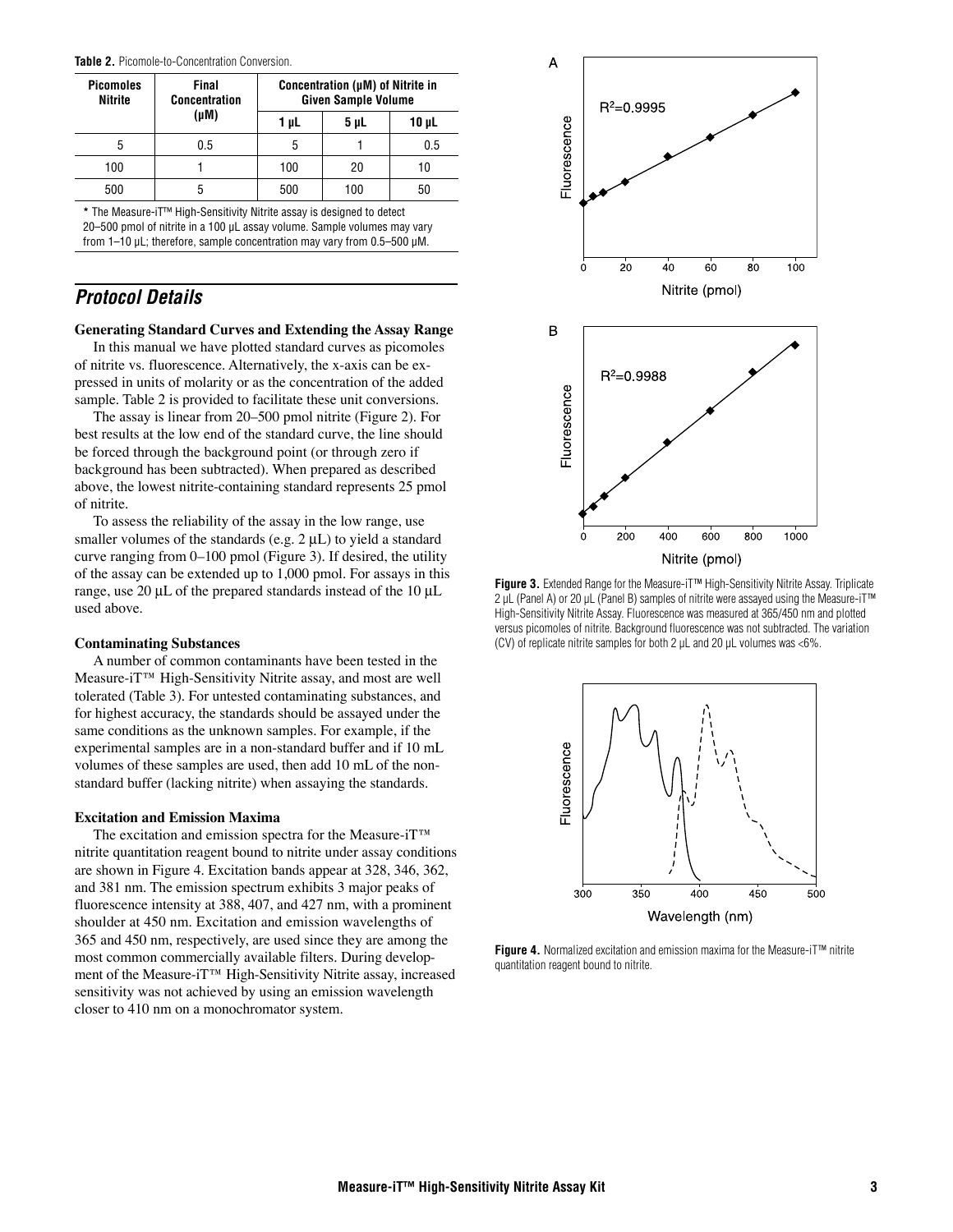**Table 3.** Effect of Contaminants in the Measure-iT™ High-Sensitivity Nitrite Assay.\*

| <b>Contaminant</b>     | <b>Final Concentration in the Assay</b> | Concentration in 10 µL Sample | <b>Concentration in 5 µL Sample</b> | <b>Result</b> |
|------------------------|-----------------------------------------|-------------------------------|-------------------------------------|---------------|
| Tris, EDTA ( $pH$ 7.5) | 10 mM/1 mM                              | 100 mM/10 mM                  | 200 mM/20 mM                        | 0K            |
| <b>BSA</b>             | $10 \mu g/mL$                           | $100 \mu q/mL$                | $200 \mu g/mL$                      | <b>NR</b>     |
| <b>BSA</b>             | $1 \mu g/mL$                            | $10 \mu q/mL$                 | $20 \mu q/mL$                       | 0K            |
| Ascorbic acid          | 1 µM                                    | $10 \mu M$                    | $20 \mu M$                          | <b>NR</b>     |
| $D-(+)$ -Glucose       | $10 \mu M$                              | $100 \mu M$                   | 200 µM                              | 0K            |
| DTT                    | $10 \mu M$                              | $100 \mu M$                   | 200 µM                              | 0K            |
| Azide                  | $10 \mu M$                              | $100 \mu M$                   | 200 µM                              | 0K            |
| Cysteine               | $10 \mu M$                              | $100 \mu M$                   | 200 µM                              | 0K            |
| Glutathione            | $10 \mu M$                              | $100 \mu M$                   | 200 µM                              | 0K            |
| NaCl                   | $5 \mu M$                               | 50 µM                         | $100 \mu M$                         | 0K            |
| ATP                    | $10 \mu M$                              | $100 \mu M$                   | 200 µM                              | 0K            |

\* Nitrite standards were assayed in the presence or absence of contaminants at the indicated final concentrations. Equivalent concentrations (approximate) in 10 µL or 5 µL sample volumes are also listed. Results are given either as OK = usually less than 10% perturbation, or as NR = not recommended.

# *Reference*

**1.** Anal Biochem 126, 131 (1982).

|       | <b>Product List</b> Current prices may be obtained from our Web site or from our Customer Service Department. |                  |
|-------|---------------------------------------------------------------------------------------------------------------|------------------|
| Cat # | Product Name                                                                                                  | <b>Unit Size</b> |

| M3605 | anH<br>ΚIJ<br>יווהו<br>,,,,,<br>. | <b>LAP</b><br>-nu |  |
|-------|-----------------------------------|-------------------|--|
|-------|-----------------------------------|-------------------|--|